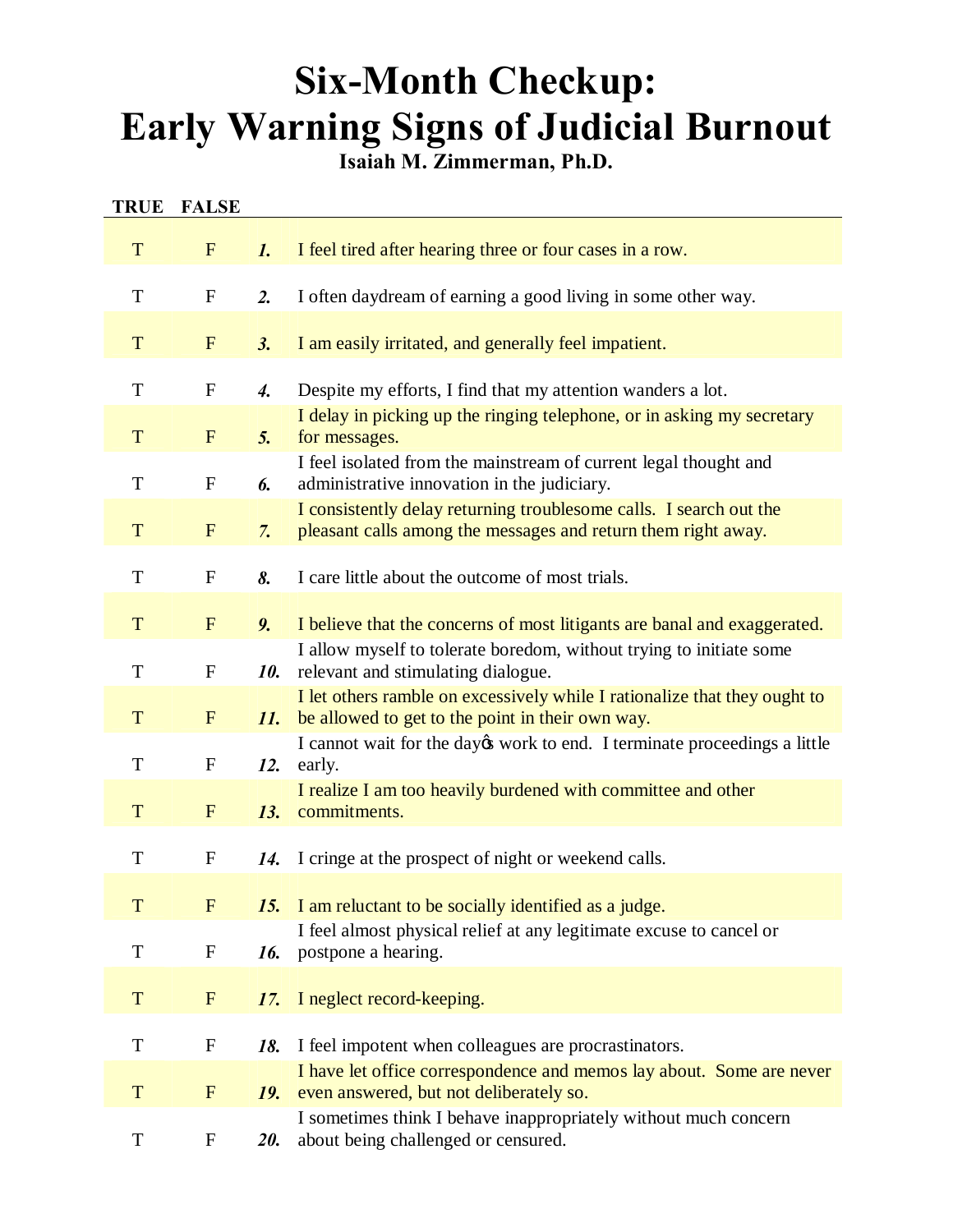## **TRUE FALSE**

| T           | $F_{\rm}$                 | 21.        | I am impatient at meetings. Instead of attempting to facilitate or<br>enliven discussion, I tend to be either too directive or too withdrawn. |
|-------------|---------------------------|------------|-----------------------------------------------------------------------------------------------------------------------------------------------|
| T           | ${\bf F}$                 | 22.        | I have largely given up explaining or speaking up about the nature of<br>my work.                                                             |
| T           | $F_{\rm}$                 | 23.        | I feel cynical about the motives of my brethren.                                                                                              |
| $\mathbf T$ | $\boldsymbol{\mathrm{F}}$ | 24.        | I increasingly feel supremely confident about my own motives and<br>reasoning.                                                                |
| T           | $\mathbf{F}$              | 25.        | I never ask a respected colleague to critique my work.                                                                                        |
| $\mathbf T$ | ${\bf F}$                 | 26.        | My social isolation has increased to the point where I cannot recall who<br>among my old friends is still alive.                              |
| T           | $F_{\rm}$                 | 27.        | I have an answer or approach for most questions.                                                                                              |
| $\mathbf T$ | $\boldsymbol{\mathrm{F}}$ | 28.        | I find that 15 minutes are usually more than enough for a 30 minute<br>hearing.                                                               |
| T           | F                         | <b>29.</b> | I seem to glance at my watch a lot.                                                                                                           |
| $\mathbf T$ | $\mathbf F$               | <b>30.</b> | I feel that basically people do not change, and that the human condition<br>is rather hopeless.                                               |
| T           | $F_{\rm}$                 | 31.        | I have no desire to write anything about my work as a judge.                                                                                  |
| T           | $\boldsymbol{\mathrm{F}}$ | 32.        | My daydreams are increasingly concerned with money/security, sex<br>and peace.                                                                |
| T           | $F_{\rm}$                 | 33.        | After verbally making an appointment or promise, I often forget to<br>write it down.                                                          |
| T           | $\boldsymbol{\mathrm{F}}$ | 34.        | Shortly after my work day begins, I think about what I will have for<br>lunch, or about the little chores that I will squeeze in.             |
| T           | $\mathbf{F}$              | <b>35.</b> | I often feel physically exhausted or owiped out.o                                                                                             |
| T           | $\mathbf{F}$              | 36.        | I have diminished interest or curiosity about the fate of my former<br>colleagues.                                                            |
| T           | $\mathbf{F}$              | 37.        | Holiday greetings, Christmas cards, etc., have become a nuisance.                                                                             |
| T           | $\mathbf{F}$              | 38.        | Itøs not funny anymore. At work I seldom seem to laugh when others<br>do.                                                                     |
| T           | F                         | <b>39.</b> | Every case in a particular category starts to sound the same. I give heard<br>it all before.                                                  |
| T           | $\mathbf F$               | 40.        | I seldom have time to see my friends.                                                                                                         |
| T           | $\mathbf{F}$              | 41.        | My reaction to pleas of urgency is increasingly numb.                                                                                         |
| T           | $\mathbf F$               | 42.        | I feel little empathy for others.                                                                                                             |
| T           | $\mathbf{F}$              | 43.        | I keep people waiting while I finish reading a magazine.                                                                                      |